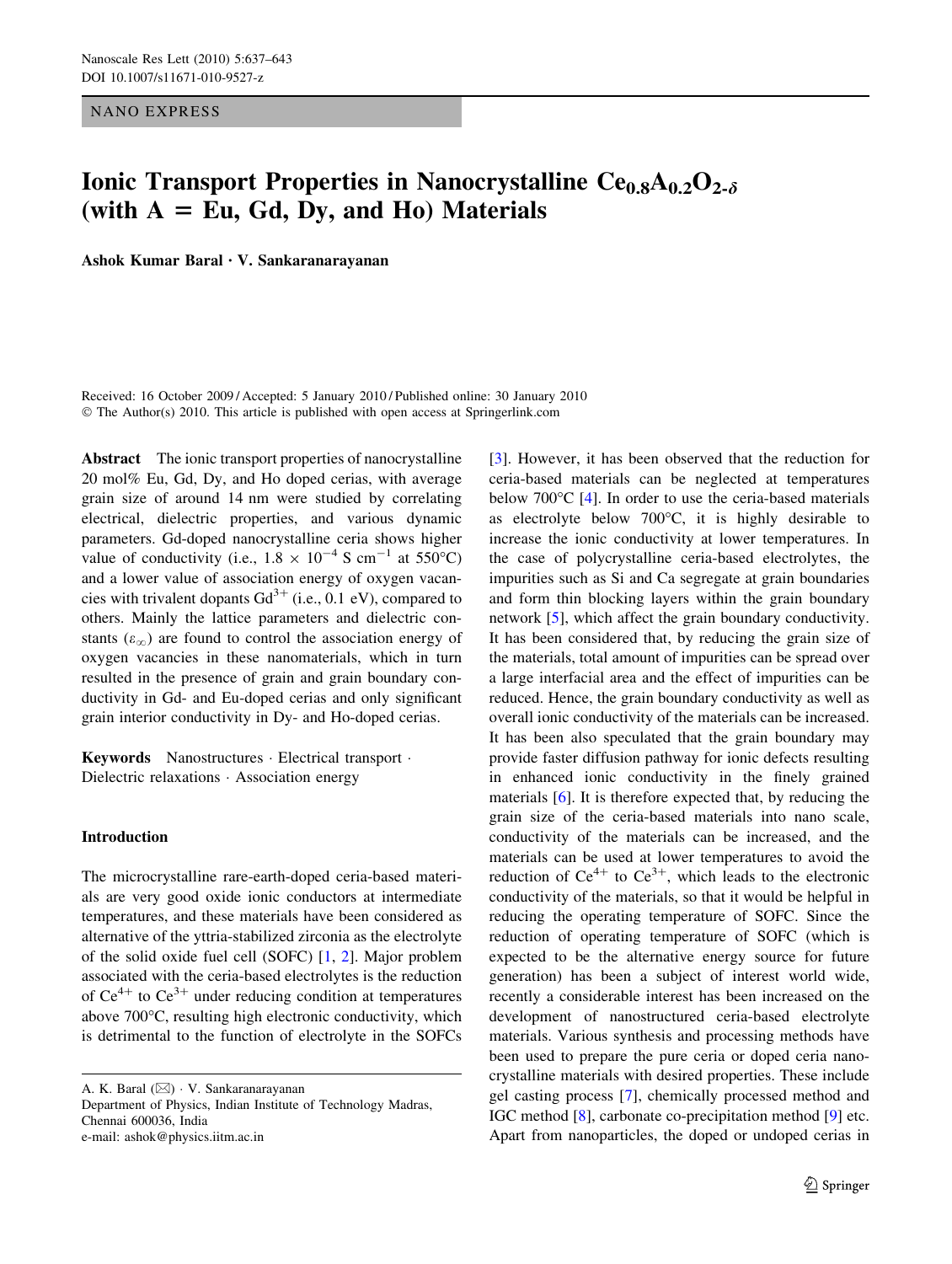the form of nanotubes, nanorods, and nanowires are also being considered for useful application in fuel cells. The morphology controlled synthesis of various nanorods, nanotubes, and nanowires of ceria-based materials have been proposed by various authors elsewhere [\[10–13](#page-6-0)]. However, since the physical and chemical properties of these nanomaterials are synthesis process and grain size dependent, these properties are currently under debate and not yet clearly understood.

In this work, we have discussed the electrical and dielectric properties and their correlations in the nanostructured 20 mol % of Eu-, Gd-, Dy-, and Ho-doped ceria-based materials for in-depth understanding of ionic transport process in nano scale. A comparison study of various dynamic parameters has been carried out to have a clear idea of the fundamental reason behind the variation in association energy of oxygen vacancies in these nanostructured materials with dopants of different ionic radii and its effect on ionic conductivity of these nanostructured materials.

## Experimental

The nanocrystalline materials of 20 mol% Eu-, Gd-, Dy-, and Ho-doped cerium oxide  $(Ce_{0.8}A_{0.2}O_{2-\delta}$ ,  $A = Eu$ , Gd, Dy, and Ho) were prepared by citrate auto ignition method using  $CeO_2$ ,  $Eu_2O_3$ ,  $Gd_2O_3$ ,  $Dy_2O_3$ , and  $Ho_2O_3$  as starting materials, as described in our previous work on Ho-doped ceria [\[14](#page-6-0)]. The precursors obtained for different materials were calcined at  $800^{\circ}$ C for 5 h to get single phase nanocrystalline materials. The phase purity and crystal structures of calcined powders were studied by X-ray diffraction and high-resolution TEM. The ionic transference numbers of the nanocrystalline material in pellet form were calculated in air atmosphere using the Wagner's dc polarization technique as described by Baral and Sankaranarayanan [ $15$ ], and these values are found to be around 85 at 500 $^{\circ}$ C. The ac electrical and dielectric properties of materials (in pellet form) were studied using electrochemical impedance spectroscopy. The impedance measurements were carried out using two probe method in air, varying the temperature from  $250$  to  $550^{\circ}$ C and the frequency from 1 to 10 MHz. The silver paste was also used on both sides of pellets (sintered at 800 for 2 h each) as electrodes in the impedance measurement as well as dc polarization technique. The densities of the pellets of different materials used for both the experiments were between 93 and 95% of the theoretical density. Since the calcination temperature of powder materials and sintering temperature of the pellets were same, the average grain size in the sintered pellets are found to remain same and the nanocrystallinity in the pellets is maintained in the sintered pellets, as it was observed in our previous result [[15\]](#page-6-0).

#### Results and Discussion

Figure 1 shows the powder X-ray diffraction patterns of the Gd-, Eu-, Dy- and Ho-doped nanocrystalline cerias calcined at  $800^{\circ}$ C for 5 h and these materials are abbreviated here as GDC0.2, EuDC0.2, DyDC0.2, and HDC0.2, respectively. Comparing with the X-ray diffraction pattern of Ho-doped ceria, which has already been reported earlier [\[14](#page-6-0)], the Gd-, Eu- and Dy-doped cerias are also found to be in single-phased cubic fluorite structure. The average crystallite size of the materials were calculated by Debye-Sherrer formula and these are found to be 13, 12, 15, and 14 nm, respectively, for Gd-, Eu-, Dy- and Ho-doped nanocrystalline materials. So it is observed that the average crystallite sizes of these materials (with different dopants), calcined at same temperatures (i.e., 800°C), are almost same. The lattice parameters of the materials were calculated by the software "Celn" and these are found to be 5.429, 5.432, 5.425, and 5.389 Å, respectively, in case of the nanomaterials with Eu, Gd, Dy, and Ho as dopants, which indicate that there exists a lattice expansion as the ionic radius of dopant increases, except the ceria doped with  $Eu^{3+}$ . Even though  $Eu^{3+}$  has a bit larger ionic radius than that of  $Gd^{3+}$ , the nanocrystalline EuDC0.2 material shows a lower value of lattice constant than that of GDC0.2. Figure [2a](#page-2-0) and b show the high-resolution TEM micrographs of the Gd- and Eu-doped ceria, which indicate that the material particles are single crystalline in nature, with the lattice oriented in a single direction in every particles. The similar microstructures are also observed in the case of Dy- and Ho-doped ceria [[14\]](#page-6-0). Since the particles are single crystalline in nature, the average crystallite sizes are considered as equal to the average grain sizes in respective materials.



Fig. 1 The powder XRD patterns of nanocrystalline GDC0.2, EuDC0.2, DyDC0.2, and HDC0.2 materials calcined at 800°C for 5 h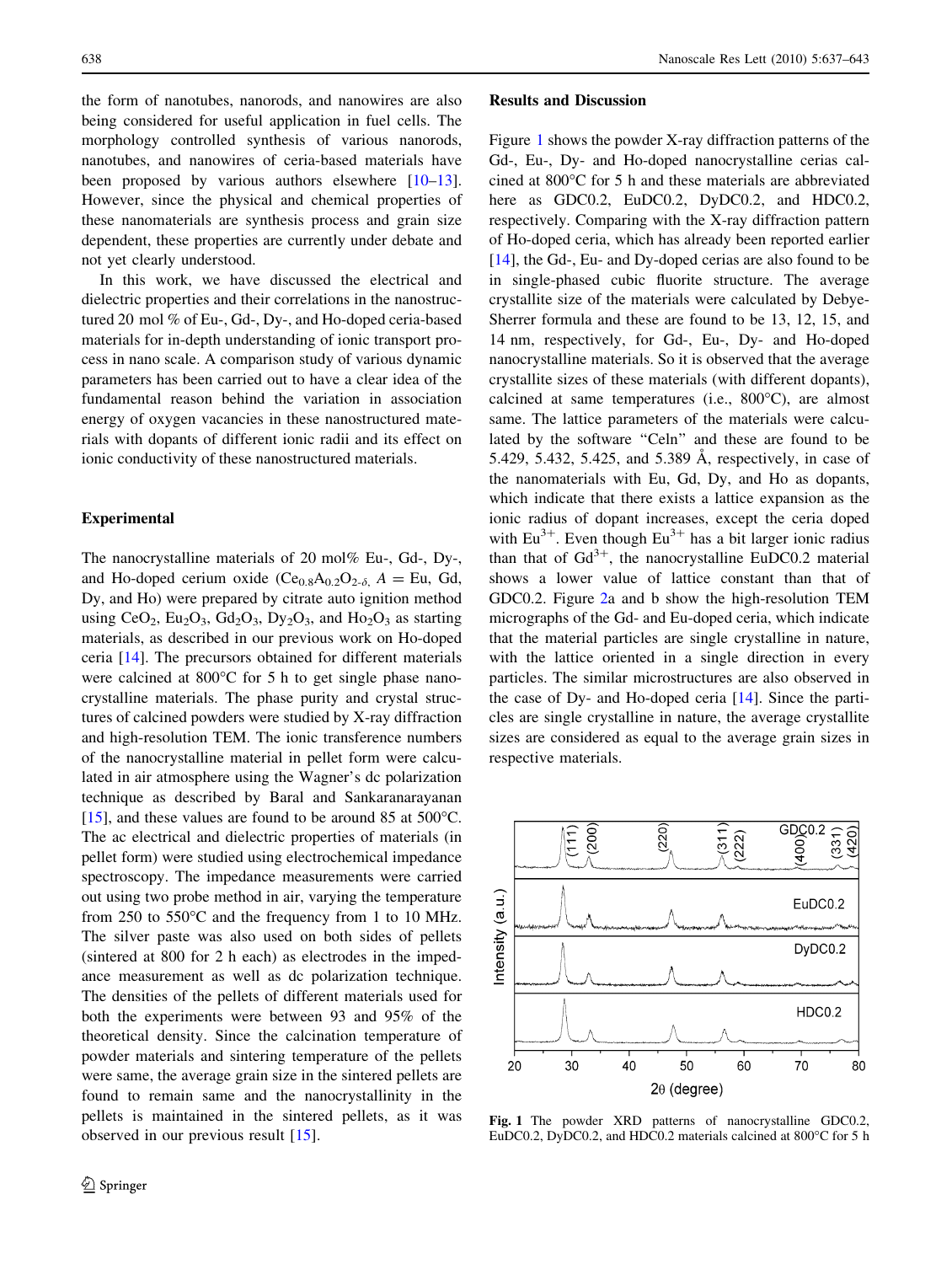<span id="page-2-0"></span>

Fig. 2 a and b show the high-resolution TEM micrographs of GDC0.2 and EuDC0.2 materials, respectively. Sizes of the particles shown here are around 21 and 17 nm in case of (a) and (b), respectively

Figure 3a–d show the complex impedance plots of the nanocrystalline GDC0.2, EuDC0.2, DyDC0.2, and HDC0.2 materials, respectively, at different temperatures. The plots show that in case of the materials GDC0.2 and EuDC0.2 both the grain and the grain boundary contribute to the total conductivity of the materials, whereas in case of DyDC0.2 and HDC0.2, the presence of grain interior conductivity is only observed, even though the grain boundary conductivity is expected in the nanomaterials. The similar conductivity properties of these materials are observed at all the temperatures. As the temperature increases, the



Fig. 3 a and b Complex impedance plots of the nanocrystalline GDC0.2 and EuDC0.2 at 300°C. GI and GB correspond to the grain interior and grain boundary, respectively; c and d are the complex impedance plots of DyDC0.2 and HDC0.2 at 400°C. Symbols are the obtained data points, and solid semicircles are the fitted data

conductivity of all the materials increases. Figure [4](#page-3-0) shows the Arrhenius plots of the conductivity in different materials. The values of conductivities and activation energies are listed in the Table [1](#page-3-0). The nanocrystalline GDC0.2 material shows the higher value of conductivity compared to other materials at all the temperatures.

Figure [5](#page-3-0) shows the frequency spectra of conductivity of the materials at  $400^{\circ}$ C. As the conductivity of HDC0.2 [[14\]](#page-6-0) (which is also shown here for comparison), the conductivity spectra in case of GdDC0.2, EuDC0.2, and DyDC0.2 exhibit the behaviour of ionic materials with a dc plateau at lower frequencies followed by dispersion at higher frequency region. The observed conductivity behaviour agrees well with the prediction of Jump relaxation model [\[16](#page-6-0), [17\]](#page-6-0), which suggests that at lower frequencies an ion jumping from one site to its neighbouring vacant site successfully contributes to the dc conductivity. The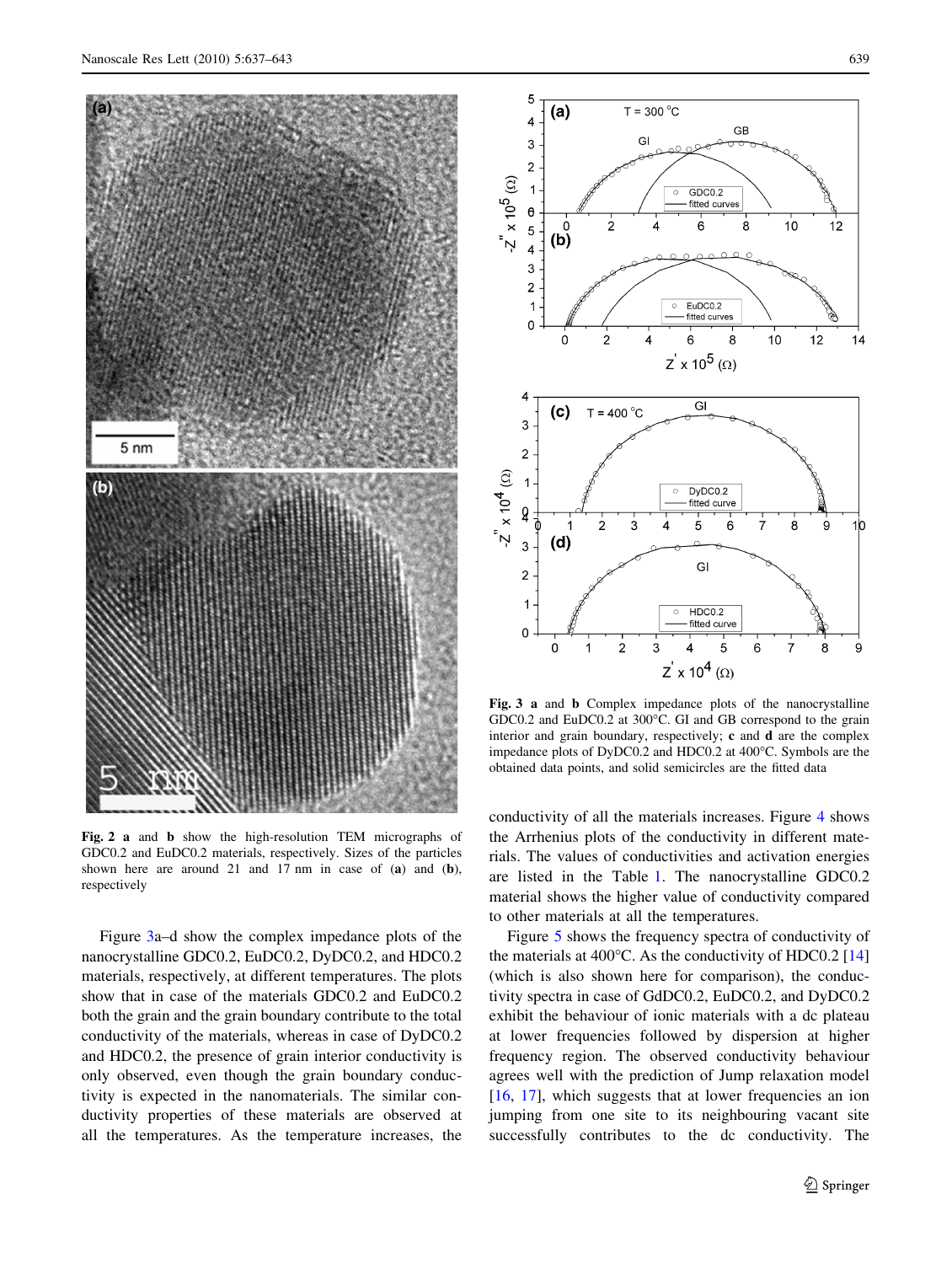<span id="page-3-0"></span>

Fig. 4 Arrhenius plots of total conductivity in GDC0.2, EuDC0.2, DyDC0.2, and HDC0.2 materials in the temperature range 250–550°C

electrical conduction takes place in these nanocrystalline materials through hopping, and the correlated forward– backward hopping together with relaxation of ions gives rise to conductivity dispersion at higher frequencies. The characteristic hopping frequency is identified as the frequency at which  $\sigma = 2\sigma_{\text{dc}}$  [[18\]](#page-6-0), where  $\sigma_{\text{dc}}$  is the dc conductivity and it is obtained from the conductivity value at zero frequency limit in the Fig. 5. The hopping frequencies are found to be temperature dependent and obey the Arrhenius relation:  $f_{\rm H} = f_{\rm o} \exp(-E_{\rm H}/K_{\rm B}T)$ , where  $f_{\rm o}$  is the pre-exponential factor of hopping frequency, and  $E_H$  is the activation energy for the hopping. From the Arrhenius plots shown in inset of Fig. 5, the hopping activation energy  $(E_{\rm H})$  of charge carriers are found to be 0.97, 0.76, 0.92, and 1.02 eV in case of GDC0.2, EuDC0.2, DyDC0.2, and HDC0.2, respectively.

Figure [6](#page-4-0) shows the variation of dielectric constant  $(\varepsilon')$ with frequency in case of the nanocrystalline GDC0.2, EuDC0.2, and DyDC0.2 materials at 400°C. The plots exhibit sharp upturn and high values of  $\varepsilon'$  at lower frequencies due to the polarization of charge carriers at the electrode–electrolyte interface [[19\]](#page-6-0), as observed in HDC0.2 [[14\]](#page-6-0). With increase in temperature, the polarization also increases due to the enhancement of mobility of



Fig. 5 Plots of ac conductivity as a function of frequencies at  $400^{\circ}$ C, in the case of GDC0.2, EuDC0.2, DyDC0.2, and HDC0.2 materials. Inset shows the Arrhenius plots of hopping frequency i.e.,  $\log f_H$ versus 1/T in case of GDC0.2 and HDC0.2

charge carriers in all the materials. The values of dielectric constant  $\varepsilon_{\infty}$  (the high frequency limit of  $\varepsilon'$ ) of materials at different temperatures are listed out in the Table [2.](#page-4-0)

Figure [7](#page-4-0) shows the frequency spectra of electric modulus M" at 300°C in case of GDC0.2, EuDC0.2, and DyDC0.2 materials. It is observed that at lower temperatures, the modulus spectra consist of a relaxation peak in case of all the materials. The peaks in the Fig. [7](#page-4-0) can be attributed to the relaxation reorientation of defect associates  $(Eu-V_0^{\bullet})^{\bullet}$  and  $(Dy-V_0^{\bullet})^{\bullet}$  present in the EuDC0.2 and DyDC0.2 materials, respectively, as observed in HDC0.2 material [[14\]](#page-6-0) as well as in the case of nanocrystalline 15 mol % Gd-doped ceria [\[15](#page-6-0)] and microcrystalline La-doped ceria [[20\]](#page-6-0). This is because when trivalent cations (say)  $A^{3+}$  are doped in cubic fluorite structured ceria, one oxygen vacancy is created in the lattice for every two trivalent cations  $(A^{3+})$ , and the oxygen vacancy associates with one of the  $A^{3+}$  leaving the other one unpaired. In the association  $(A-V_0^{\bullet})^{\bullet}$  case, the  $V_0^{\bullet\bullet}$  can occupy any of the eight equivalent sites around  $A^{3+}$  in cubic fluorite structure and jumps from one site to the other giving rise to the reorientation relaxation process. In other words, the motion of oxygen vacancy in this reorientation process is said to be

| <b>Table 1</b> Values of conductivity<br>and activation energies in<br>different materials                                                                                                                          | Materials | $E_{\sigma}$ (eV)         | $\sigma_{\rm gi}$ (S cm <sup>-1</sup> )<br>(at $550^{\circ}$ C) | $\sigma_{\rm gb}$ (S cm <sup>-1</sup> )<br>(at $550^{\circ}$ C) | $\sigma$ (S cm <sup>-1</sup> )<br>$(550^{\circ}C)$ |
|---------------------------------------------------------------------------------------------------------------------------------------------------------------------------------------------------------------------|-----------|---------------------------|-----------------------------------------------------------------|-----------------------------------------------------------------|----------------------------------------------------|
|                                                                                                                                                                                                                     | GDC0.2    | 1.07                      | $5.8 \times 10^{-4}$                                            | $7.3 \times 10^{-4}$                                            | $1.8 \times 10^{-4}$                               |
| $E_{\sigma}$ is the total activation energy,<br>whereas $\sigma$ , $\sigma_{gi}$ , and $\sigma_{gb}$ are the<br>total conductivity, grain interior<br>conductivity and grain boundary<br>conductivity, respectively | EuDC0.2   | $0.91(480-550^{\circ}C)$  | $3.45 \times 10^{-4}$                                           | $4.4 \times 10^{-4}$                                            | $1.39 \times 10^{-4}$                              |
|                                                                                                                                                                                                                     |           | 1.13 $(250-470^{\circ}C)$ |                                                                 |                                                                 |                                                    |
|                                                                                                                                                                                                                     | DyDC0.2   | 1.16                      |                                                                 |                                                                 | $1.36 \times 10^{-4}$                              |
|                                                                                                                                                                                                                     | HDC0.2    | 1.26                      |                                                                 |                                                                 | $1.4 \times 10^{-4}$                               |

conductivity, resp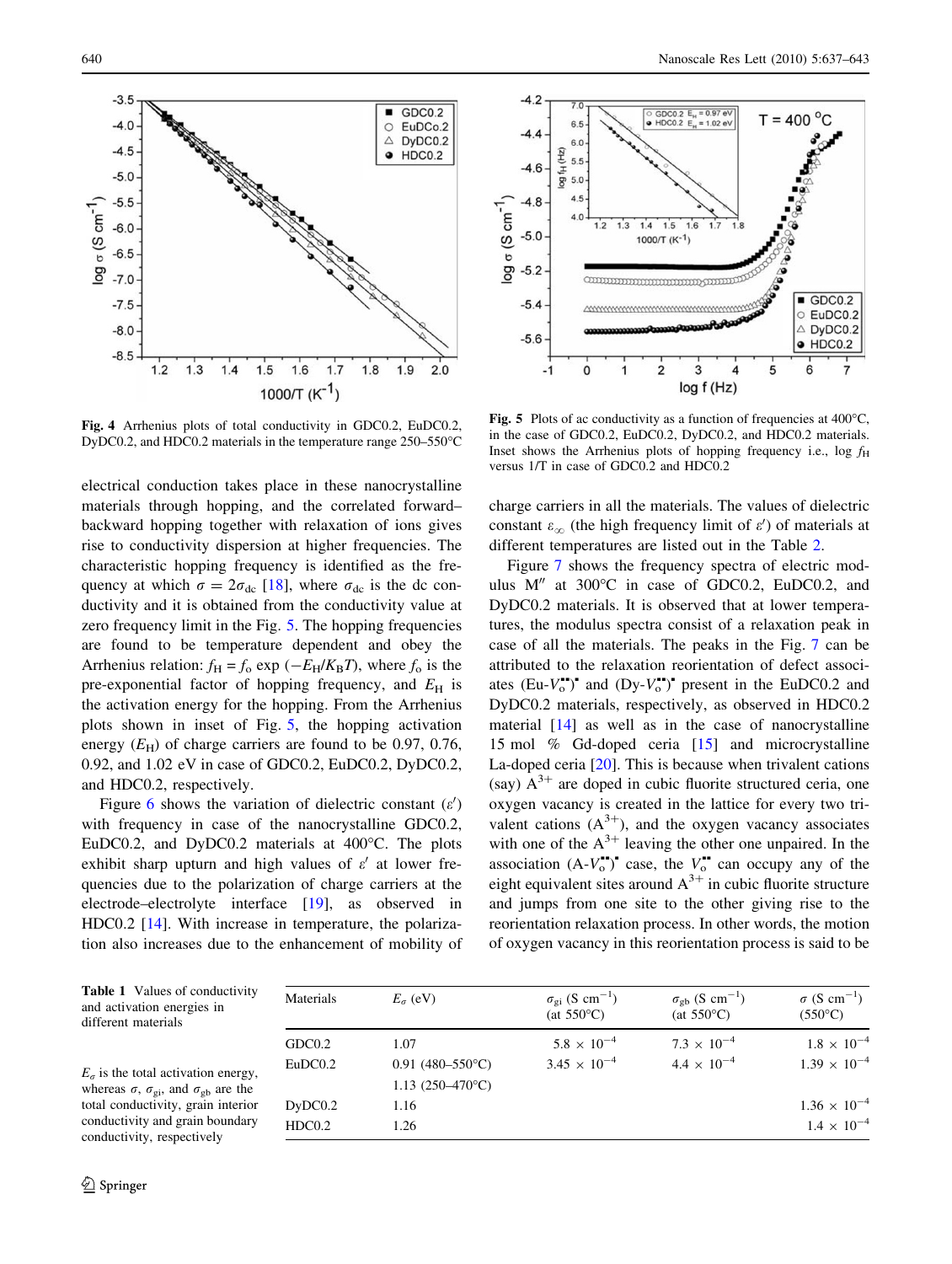<span id="page-4-0"></span>

Fig. 6 Variation of real part of permittivity  $(\varepsilon')$  with frequency at 400°C, in the case of GDC0.2, EuDC0.2, and DyDC0.2 materials

**Table 2** The values of dielectric constants ( $\varepsilon_{\infty}$ ) of the materials at different temperatures

| $\varepsilon_{\infty}$ (at<br>$300^{\circ}$ C) | $\varepsilon_{\infty}$ (at<br>$400^{\circ}$ C) | $\varepsilon_{\infty}$ (at<br>$500^{\circ}$ C) | $\varepsilon_{\infty}$ (at<br>$550^{\circ}$ C) |
|------------------------------------------------|------------------------------------------------|------------------------------------------------|------------------------------------------------|
| GDC0.2 5.44                                    | 12.29                                          | 16.74                                          | 20.05                                          |
| EuDC0.2 6.09                                   | 7.91                                           | 13.12                                          | 19.64                                          |
| DyDC0.2 0.86                                   | 1.87                                           | 2.81                                           | 5.07                                           |
| 4.46                                           | 4.73                                           | 11.28                                          | 17.68                                          |
|                                                |                                                |                                                |                                                |



Fig. 7 Frequency spectra of electric modulus  $M''$  at 300°C in case of GDC0.2, EuDC0.2, and DyDC0.2 materials. Inset shows the Arrhenius plots of peak frequencies  $(f<sub>M</sub><sup>n</sup>)$  in case of the EuDC0.2 and DyDC0.2 materials

a bound motion i.e., the oxygen vacancy  $V_o^*$  remains bound to  $A^{3+}$  and jump between the nearest neighbour positions of the cations  $(A^{3+})$  in all the materials. With increase in temperature, the peak shifts towards the higher

frequencies. The activation energy for reorientation of oxygen vacancy is obtained from the Arrhenius plot of peak frequencies  $(f_{M<sup>0</sup>})$  in different materials as shown in inset of Fig. 7 and these values are found to be 0.77 and 0.92 eV, respectively in EuDC0.2 and DyDC0.2, whereas in our previous result on HDC0.2, it is found to be 1.02 eV [\[14](#page-6-0)].

Generally, the activation energy for the bound motion is considered as the migration energy of free vacancy  $(V_o^{\bullet})$  in the long range motion [[20](#page-6-0)]. The total activation energy  $(E_{\sigma})$ being the sum of the association energy  $(E_{\text{asso}})$  and migration energy  $(E<sub>m</sub>)$ , the association energies in EuDC0.2 is found to be 0.14 eV  $(E_{\text{assoc}(Eu}) = 0.91$ -0.77 eV). Similarly, in case of DyDC0.2, it is 0.24 eV (since  $E_{\text{assoc}(Dy)} = 1.16{\text{-}}0.92 \text{ eV}$ ), and in the case of HDC0.2 material, the value of association energy is found to be 0.24 eV [[14\]](#page-6-0). It is observed that in case of EuDC0.2 and DyDC0.2 materials, the migration energy  $(E<sub>m</sub>)$  of oxygen ions in the long-range motion calculated from the dielectric relaxation peaks, match well with the activation energies  $(E_H)$  for hopping of charge carriers, as in case of HDC0.2 [\[14](#page-6-0)]. Hence, these values also support that in these nanomaterials, the migration of oxygen ions takes place through hopping, which was predicted earlier with respect to the behaviour of frequency spectra of conductivity. However, in the case of GDC0.2, the  $M''$  spectra do not show any peak above  $300^{\circ}$ C, except at few lower temperatures. So it was difficult to find out the migration energy of oxygen vacancies from modulus spectra. Since the value of hopping energy is same as the migration energy of oxygen vacancies, as observed in the case of Eu-, Dy- and Ho-doped materials, the migration energy of the oxygen vacancies in the material GDC0.2 can be taken as 0.97 eV. Hence, the association energy in the GDC0.2 must be 0.1 eV (i.e.,  $E_{\rm assoc(Gd)} = 1.07 - 0.97$  eV).

It is observed from the Table 2 that the values of dielectric constant  $(\varepsilon_{\infty})$  of the nanocrystalline HDC0.2 are comparatively lower than that of EuDC0.2 and GDC0.2, at all the temperatures. On the other hand, the X-ray diffraction study indicates that there is a lattice contraction in this nanocrystalline Ho-doped ceria, and it is expected that the lattice contraction might have resulted in a smaller value of inter ionic separation between the oxygen vacancy and the trivalent dopant  $Ho^{3+}$ . Since the values of both the dielectric constant  $(\varepsilon_{\infty})$  and the inter ionic distance (*r*) are smaller, the value of columbic interaction energy between the oxygen vacancy and the trivalent dopant  $Ho^{3+}$  i.e.,

$$
E = \left| \frac{-2e^2}{4\pi\varepsilon_0\varepsilon_r r^2} \right| \tag{1}
$$

(where  $r$  is the distance between the oxygen vacancy and its associated Ho<sup>3+</sup>, and  $\varepsilon_r$  is the dielectric constant) [\[15](#page-6-0)], must be higher. This could be the reason for the high value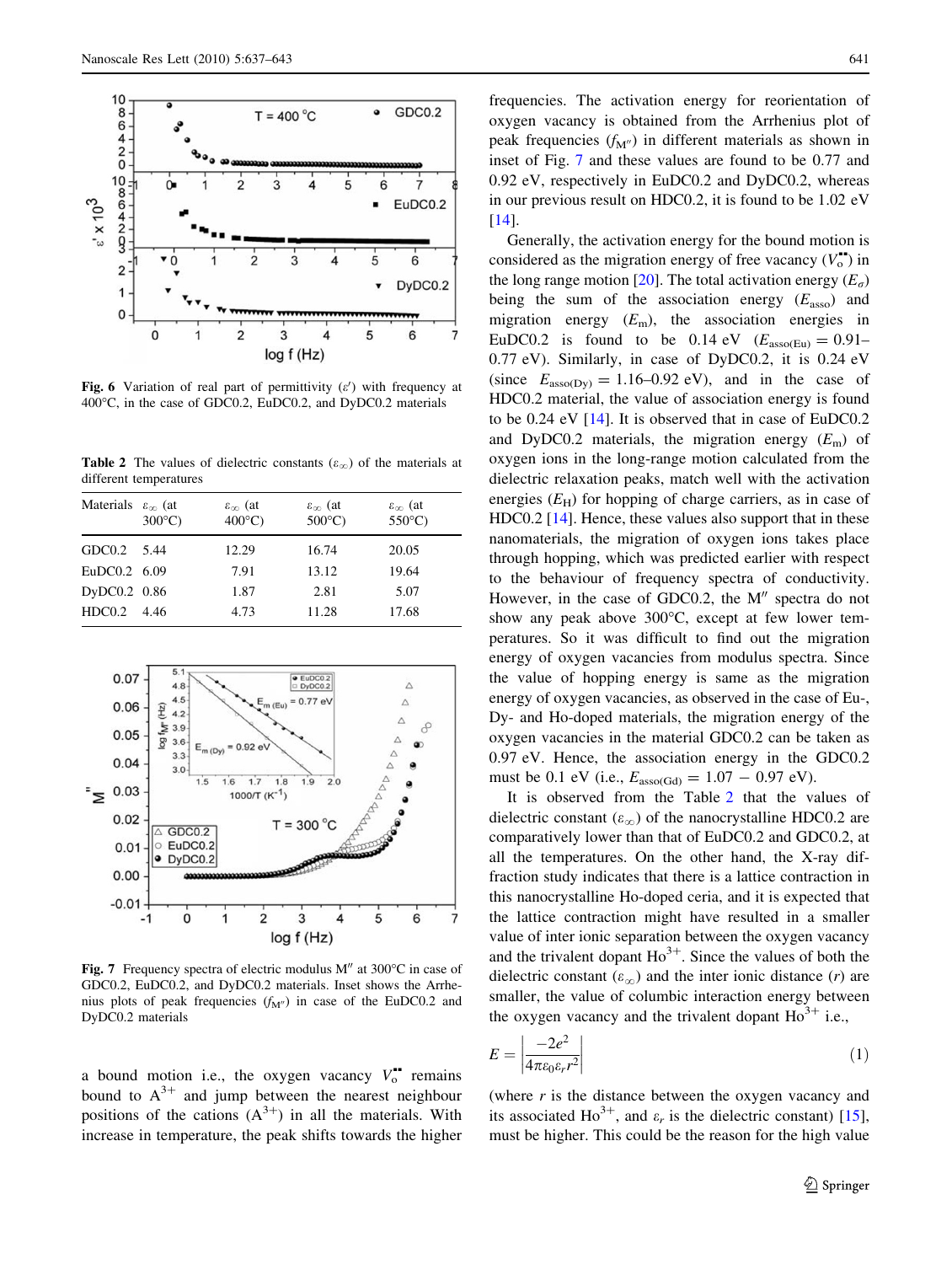<span id="page-5-0"></span>of association energy (i.e., 24 eV) between the oxygen vacancy and its associated  $Ho^{3+}$ , in the nanocrystalline HDC0.2 material.

Similarly, based on values of lattice constants, the inter ionic spacing (r) in the case of material DyDC0.2 can be expected to be smaller compared to that of EuDC0.2 and GDC0.2, even though it must be larger than the value of "r" in HDC0.2. The values of dielectric constant  $\varepsilon_{\infty}$  of the material DyDC0.2 are also found to be mush lower than that of others, at all the temperatures. This must be the reason for high value of the columbic interaction energy between the oxygen vacancy  $(V_o^{\bullet})$  and the trivalent dopant  $Dy^{3+}$ , which results in a high value of association energy (0.24 eV) in the nanocrystalline DyDC0.2 material, as in case of HDC0.2. Since in the case materials HDC0.2 and DyDC0.2, the oxygen vacancies are strongly associated with trivalent dopant ions, it is expected that the local motion of oxygen vacancies around the dopants in side the grains mainly contributes to the conductivity of the materials, and hence this leads to the presence of only the grain interior conduction as shown in complex impedance plots of DyDC0.2 and HDC0.2 materials (Fig. [3c](#page-2-0), d).

However, in the case of GDC0.2 and EyDC0.2, the values of dielectric constants are comparatively higher and since the lattice constants are comparatively larger, the inter ionic distances must be larger compared to that of DyDC0.2 and HDC0.2. This could be the reason of lower values of association energies (i.e., 0.1 and 0.14 eV, respectively) in the materials GDC0.2 and EuDC0.2 compared to that of DyDC0.2 and HDC0.2. Even, comparing the materials GDC0.2 and EuDC0.2, the values of dielectric constant of GDC0.2 is higher than that of EuDC0.2 as shown in Table [2](#page-4-0) and of course the value of " $r$ " can expected to be larger in GDC0.2 than that in the case of EuDC0.2. This clearly indicates that the columbic interaction energy must be lower in GDC0.2. Therefore, association energy in GDC0.2 (i.e., 0.1 eV) is lower compared to that in case of EuDC0.2 (i.e., 0.14 eV).

The values of association energy in the nanocrystalline GDC0.2 and EuDC0.2 materials being much smaller (than that of DyDC0.2 and HDC0.2), the oxygen vacancies must be free at higher temperatures. Generally, at higher temperatures, the concentration of free oxygen vacancy is expected to be more at grain boundary regions, which results in the significant grain boundary conduction in both the GDC0.2 and EuDC0.2 materials, as shown in their complex impedance plots (Fig. [3a](#page-2-0), b). However, the migration energy  $(E_m)$  of free oxygen vacancies being comparatively smaller (i.e., 0.77 eV) in EuDC0.2 than that of others, there must be an easy migration of free oxygen vacancies in the grain boundary regions at higher temperatures. This resulted in a bend in the Arrhenius plot of conductivity (shown in Fig. [4\)](#page-3-0) of EuDC0.2, with a lower value of total activation energy (i.e. 0.91 eV) above  $470^{\circ}$ C.

Comparing with our previous results on 15 mol% Gddoped ceria [\[15](#page-6-0)], the present GDC0.2 material has larger lattice constant and hence inter ionic separation between them must be larger compared to that in GDC0.15. So this should have resulted in lower association energy in GDC0.2. But much higher value of dielectric constant  $(\varepsilon_{\infty})$ of GDC0.15 compared to that of GDC0.2 resulted in a lower value of the association energy in GDC0.15 (i.e., 0.07 eV). So, from these results it can be predicted that the values of lattice constants and dielectric constants play major roles in controlling the association energy in these nanostructured rare-earth-doped cerias.

## Conclusion

The electrical and dielectric properties of nanocrystalline 20 mol % Gd-, Eu-, Dy-, and Ho-doped ceria have been thoroughly studied. Various dynamic parameters such as lattice constants, conductivity, hopping energy, dielectric constants, migration energies, association energy are obtained in the intermediate temperature range and compared. All the materials show good range of ionic conductivity for the potential application, in intermediate temperature region. Gd-and Eu-doped ceria exhibited the presence of both grain interior and grain boundary conductivity, whereas in the case of Dy- and Ho-doped materials, the grain interior conductivity is only observed. GDC0.2 shows high value conductivity and low value of association energy compared to others as observed in microcrystalline materials. Oxygen ions follow the hopping mechanism during conduction in all the nanostructured materials. Comparing with present and reported results, it is observed that the values of lattice constants and dielectric constants mainly control the association energy of oxygen vacancies, which in turn decides the presence of both grain and grain boundary conductivities or only the grain interior conductivity in these nanostructured rareearth-doped cerias.

Open Access This article is distributed under the terms of the Creative Commons Attribution Noncommercial License which permits any noncommercial use, distribution, and reproduction in any medium, provided the original author(s) and source are credited.

## References

- 1. B.C.H. Steele, T. Takahashi, High Conductivity Solid Ionic Conductors (World Scientific, Singapore, 1989)
- 2. H. Inaba, H. Tagawa, Solid State Ionics 83, 1 (1996)
- 3. M. Mogensen, N.M. Sammes, G.A. Tompsett, Solid State Ionics 129, 63 (2000)